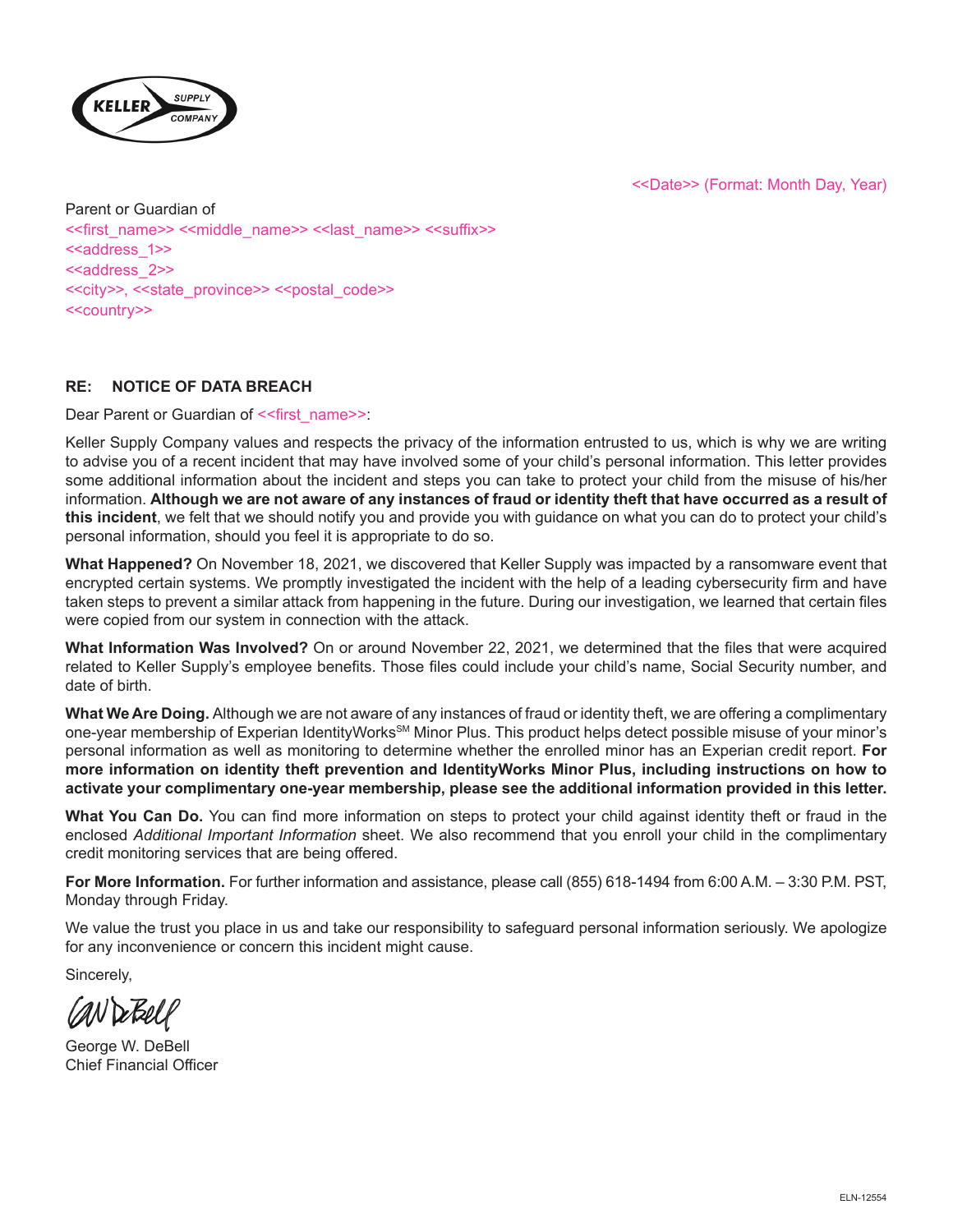## **ACTIVATING YOUR COMPLIMENTARY CREDIT MONITORING**

To help protect your minor's identity, we are offering a free one-year membership of Experian IdentityWorks<sup>sM</sup> Minor Plus product. This product monitors for the creation of a credit file in your minor's name, and includes internet surveillance, and identity theft insurance at no cost.

### **Activate IdentityWorks Minor Plus Now in Four Easy Steps**

- 1. ENROLL by:  $\le b2b$  text 6(activation deadline)>> (Your code will not work after this date.)
- 2. VISIT the **Experian IdentityWorks website** to enroll: **https://www.experianidworks.com/minorplus**
- 3. PROVIDE the **Activation Code**: **<<activation code s\_n>>** and the parent's/guardian's information
- 4. PROVIDE your minor's information when prompted

If you have questions about the product, need assistance with identity restoration or would like an alternative to enrolling in Experian IdentityWorks online, please contact Experian's customer care team at 877-288-8057. Be prepared to provide engagement number <<br />b2b\_text\_1(engagement number)>> as proof of eligibility for the identity restoration services by Experian.

### **ADDITIONAL DETAILS REGARDING THE 12-MONTH EXPERIAN IDENTITYWORKS MINOR PLUS MEMBERSHIP:**

A credit card is **not** required for enrollment in Experian IdentityWorks Minor Plus.

You can contact Experian **immediately** regarding any fraud issues, and have access to the following features once you enroll in Experian IdentityWorks for your minor:

- **• Social Security Number Trace:** Monitoring to determine whether enrolled minors in your household have an Experian credit report. Alerts of all names, aliases and addresses that become associated with your minor's Social Security Number (SSN) on the Experian credit report.
- **• Internet Surveillance**: Technology searches the web, chat rooms & bulletin boards 24/7 to identify trading or selling of your personal information on the Dark Web.
- **• Identity Restoration:** Identity Restoration specialists are immediately available to help you address credit and non-credit related fraud.
- **• Experian IdentityWorks ExtendCARETM**: Receive the same high-level of Identity Restoration support even after the Experian IdentityWorks membership has expired.
- **• Up to \$1 Million Identity Theft Insurance\*:** Provides coverage for certain costs and unauthorized electronic fund transfers.

#### **Activate your minor's membership today at https://www.experianidworks.com/minorplus or call 877-288-8057 to register with the activation code above.**

**What you can do to protect your minor's information:** There are additional actions you can consider taking to reduce the chances of identity theft or fraud on your minor's account(s). Please refer to www.ExperianIDWorks.com/restoration for this information.

\* The Identity Theft Insurance is underwritten and administered by American Bankers Insurance Company of Florida, an Assurant company. Please refer to the actual policies for terms, conditions, and exclusions of coverage. Coverage may not be available in all jurisdictions.